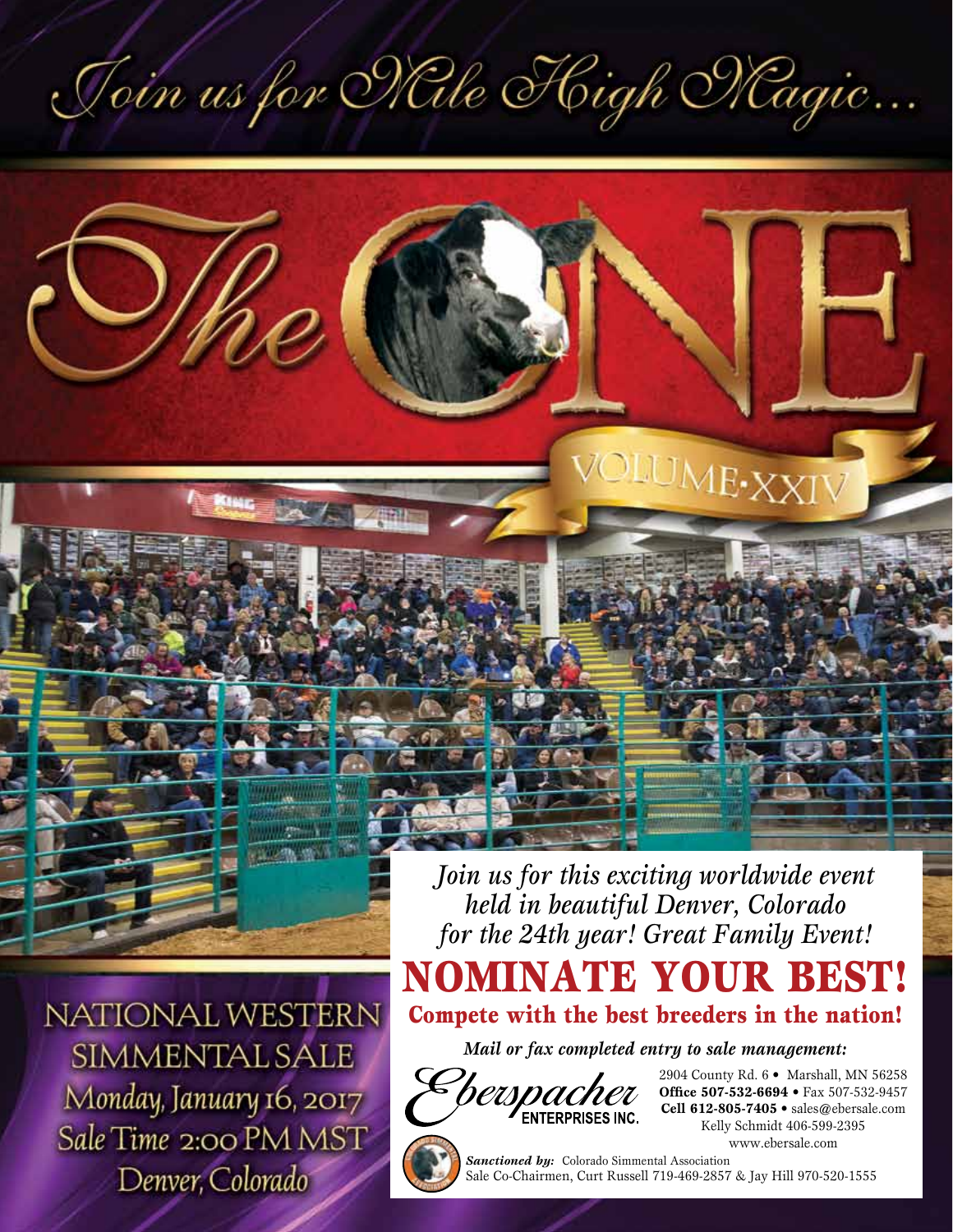| EBERSPACHER ENTERPRISES INC. SALE PEDIGREE - PERFORMANCE - FOOTNOTE FORM                             |                                                |                                                                                                                  |                  | DUE 11-15-16 • Make a copy of this<br>form for each animal consigned |                                                |                                         |  |
|------------------------------------------------------------------------------------------------------|------------------------------------------------|------------------------------------------------------------------------------------------------------------------|------------------|----------------------------------------------------------------------|------------------------------------------------|-----------------------------------------|--|
| NWSS DENVER 2017<br>SALE<br>NAME:                                                                    |                                                | CONSIGNOR<br>NAME:                                                                                               |                  |                                                                      | SALE<br>LOT #                                  |                                         |  |
| <b>DESCRIPTION</b>                                                                                   | <b>NOI</b><br>SIRE & DAM INFORMAT              |                                                                                                                  |                  |                                                                      |                                                | EPDs                                    |  |
|                                                                                                      |                                                |                                                                                                                  |                  |                                                                      | 出                                              |                                         |  |
| Animal's Name:                                                                                       |                                                |                                                                                                                  |                  |                                                                      | ВW                                             |                                         |  |
|                                                                                                      |                                                |                                                                                                                  |                  |                                                                      | WW                                             |                                         |  |
| Birth Date:                                                                                          | Sire                                           |                                                                                                                  |                  |                                                                      | XΜ                                             |                                         |  |
|                                                                                                      | ASA#                                           |                                                                                                                  |                  |                                                                      | MCE                                            |                                         |  |
| <b>ASA Number:</b>                                                                                   |                                                |                                                                                                                  |                  |                                                                      | MM                                             |                                         |  |
| Tattoo:                                                                                              |                                                |                                                                                                                  |                  |                                                                      | <b>MWW</b>                                     |                                         |  |
|                                                                                                      |                                                |                                                                                                                  |                  |                                                                      | <b>STAY</b>                                    |                                         |  |
| $\Box$ Double Polled $\Box$ Polled $\Box$ Horned $\Box$ Scurred                                      |                                                |                                                                                                                  |                  |                                                                      | <b>DOC</b>                                     |                                         |  |
| Birth Weight:                                                                                        |                                                |                                                                                                                  |                  |                                                                      | Šλ                                             |                                         |  |
| Adj. Weaning Weight:                                                                                 |                                                |                                                                                                                  |                  |                                                                      | 52                                             |                                         |  |
|                                                                                                      | Dam                                            |                                                                                                                  |                  |                                                                      | Marb                                           |                                         |  |
| Adj. Yearling Weight:                                                                                |                                                |                                                                                                                  |                  |                                                                      | 品                                              |                                         |  |
| $\Box$ Fullblood<br>$\Box$ Purebred $\Box$ Percentage                                                | ASA#                                           |                                                                                                                  |                  |                                                                      | REA                                            |                                         |  |
|                                                                                                      |                                                |                                                                                                                  |                  |                                                                      | ΑPΙ                                            |                                         |  |
| Animal's Sex:                                                                                        | (Please write clearly)<br><b>FOOTNOTES</b>     | BRAND <sup>S</sup> Yes D No                                                                                      | Brand & Location |                                                                      | 戸                                              |                                         |  |
| Color:                                                                                               |                                                |                                                                                                                  |                  |                                                                      |                                                |                                         |  |
| <b>BREEDING INFORMATION</b>                                                                          |                                                |                                                                                                                  |                  |                                                                      |                                                |                                         |  |
| A.I. Sire:                                                                                           |                                                |                                                                                                                  |                  |                                                                      |                                                |                                         |  |
| A.I. Date:                                                                                           |                                                |                                                                                                                  |                  |                                                                      |                                                |                                         |  |
| Sire Registration Number:                                                                            |                                                |                                                                                                                  |                  |                                                                      |                                                |                                         |  |
| <b>STAY</b><br><b>MWW</b><br>ΜM<br>MCE<br>Estimated Plan Mating EPDs:<br>ξ<br>$\geqslant$<br>ВW<br>5 | Embryos are stored at                          |                                                                                                                  |                  | Phone                                                                |                                                |                                         |  |
|                                                                                                      |                                                | have read, fully understand and am bound by the terms, conditions and breeding responsibilities set forth within |                  |                                                                      |                                                |                                         |  |
| ᄃ<br>₹<br>REA<br>놂<br>Marb<br>δX<br>ξ                                                                | the rules and regulations governing this sale. |                                                                                                                  |                  |                                                                      | monac                                          | ENTERPRISES INC.<br>20                  |  |
| Pasture Exposed:                                                                                     | Signature of Seller                            |                                                                                                                  | Date             |                                                                      | VAL & LORI EBERSPACHER                         |                                         |  |
|                                                                                                      | Address_                                       |                                                                                                                  |                  |                                                                      | 2904 Co Rd 6, Marshall, MN 56258               | OFFICE 507-532-6694 - CELL 612-805-7405 |  |
| Exposure Dates:                                                                                      | Home Ph                                        | <b>Cell</b>                                                                                                      | Email            |                                                                      |                                                | FAX 507-532-9457 · sales@ebersale.com   |  |
| Sire Registration Number:                                                                            | Contact Name                                   | Contact Phone (if diifferent than above).                                                                        |                  |                                                                      | Kelly Schmidt 406-599-2395<br>www.ebersale.com |                                         |  |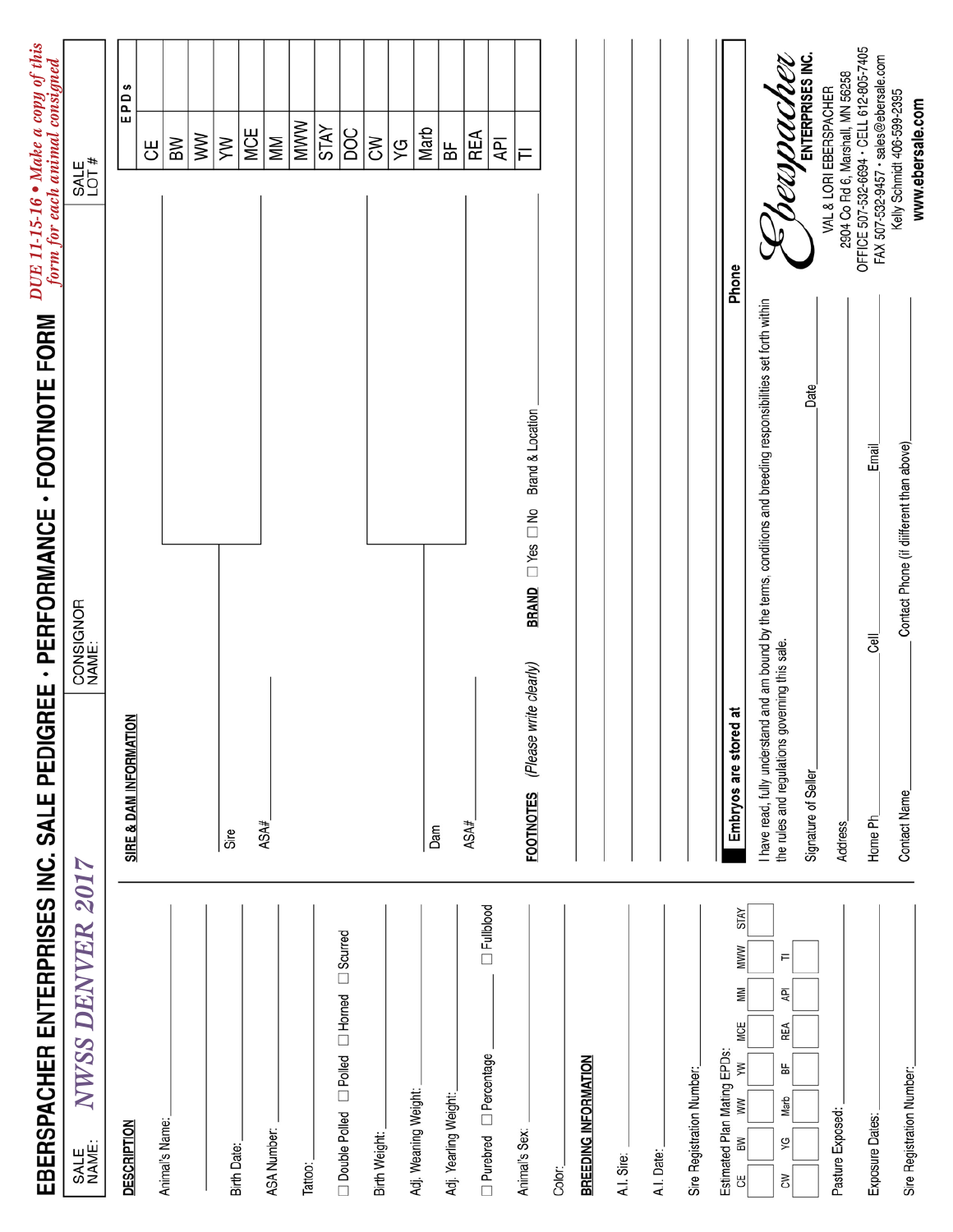# The One - Volume XXIV Denver 2017 National Western Simmental Sale *Held in Conjunction with the 111th National Western Stock Show & the National Simmental Show* Monday, January 16, 2017 2:00 PM MST Livestock Center Auction Arena

Schedule: CATTLE PREVIEW Saturday, January 14th – Monday, January 16th, 2017

PRE-SALE SOCIAL Monday, January 16th 1:00 PM in the display area \* THE ONE-VOL. XXIV Monday, January 16th at 2:00 PM **SALE REGULATIONS**

- 1. Sale entries DUE NOVEMBER 15, 2016. Mail to Eberspacher Enterprises Inc.
- 2. All consignors shall be in good standings with the American Simmental Association
- 3. Each consignor will be restricted to a maximum of 3 lots per ASA membership.
- 4. All entries must be registered with the American Simmental Association. *Pedigree information & footnotes must be to sale manager by Nov. 15, 2016*

## 5. All entries must be DNA tested for complete parentage through ASA. Call now for your kits! <

6. All cattle sell under the sale terms and conditions of the American Simmental Association.

#### 7. FEMALE REQUIREMENTS

- A. All females are required to have an official brucellosis vaccinate
- B. Have a minimum adjusted weaning weight of 600 pounds or better
- C. Individual lots shall be a minimum of six months of age by sale day.
- D. Females selling safe in calf must have specific breeding dates and bred to a designated AI sire.
- E. No pasture-bred females will be allowed to sell if exact breeding dates are not known.

### 8. MALE REQUIREMENTS

- A. All males shall have a minimum adjusted weaning weight of 650 pounds or better.
- B. Individual lots shall be a minimum of six months of age sale day.
- C. Minimum scrotal circumference of (34) thirty four centimeters for yearling bulls.
- D. Bulls over twelve (12) months of age on date of sale must have a current satisfactory fertility certificate (within thirty days). All bulls regardless of age will be sold as guaranteed breeders pursuant to ASA definition of a guaranteed breeder.
- 9. REGISTRATION AND OWNERSHIP. Consignor must own all entries at the time of nomination.
- 10. TATTOOS. Tattoos will be verified at sale site and must be correct with ASA registration papers. Please check tattoos before entries are made. Tattoos and OVC tattoos must be legible!
- 11. All cattle entered in the show on the hill must enter directly through the National Western

### SALE EXPENSE

- 12. Nomination Fee. All animals (female or male) will have a nomination fee of two hundred dollars (\$200) US per lot. Checks payable to the
- Colorado Simmental Association and mailed to Eberspacher Enterprises with nomination form.
	- Refunds A. Nominations not accepted-100% refund.
		- B. Nominations accepted but sifted in Denver. 50% refund of nomination fee less pro-rated
		- cost of catalog, vet fees, fitting cost (if applicable), feed, yard fee and bedding.
		- C. Nominations accepted-no shows will forfeit nomination fee.

All cattle are subject to final inspection upon arrival at the sale site at the NWSS grounds. In the event of a sale animal failing to be a breeder or being returned to the seller for any reason whatsoever, neither sale management, sanctioning group nor auctioneer shall be responsible for the return of any commission or entry fees earned at the time of the National Western Simmental Sale.

13. Transfer fees will be retained by sale manager and remitted to the ASA.

14. Sale commission of the gross sale price will be deducted from consignor's proceeds. The nomination fee applies to commission. Each lot will be charged on a least cost basis for vet services, brand inspection, bedding (if applicable.)

## *ALL CATTLE SELL TO THE HIGHEST BIDDER. ALL CATTLE MUST BE PAID FOR SALE DAY!*

### SALE HEALTH REQUIREMENTS

- 15. National Western has special requirements for sale consignment regardless of origin.
	- A. Individual health certificates **\*\*3 copies each\*\*** are required for each animal or lot in the sale.
	- B. All females must have been officially calfhood vaccinated of Brucellosis.
	- C. All test eligible breeding cattle must be tested and negative within 30 days of sale date or be from a certified herd.
	- D. TB Test: ALL cattle must be TB tested regardless of your herd or state status.
	- E. All cattle must have a negative BVD-PI test.
	- F. All breeding cattle must have been officially treated for Scabies either: **Injected** with Ivomec, 1 mg 50 Kilo or 1 cc 110 LBS between 10 and 14 days prior to sale date IVOMEC DATE MUST BE ON THE HEALTH CERTIFICATE
	- G. Anaplasmosis: A negative test is recommended.
	- H. All cattle must be ready for interstate travel. We suggest if you are interested in sending cattle to other countries like Canada have the proper test done to allow sale cattle to be exportable.
	- I. Consignor is responsible for providing brand inspection documentation from your state of origin.
	- J. All cattle must have RFID, metal ID tag or Bangs metal tag for federal requirements. ID Number must be on the health paper.

#### CONDUCT OF THIS SPECIAL SALE

- 16. Sale cattle will be displayed in the yards in designated pens among the Simmental pen of three bulls in front of the Pepsi Arena. If you have entered a pen of three bulls in the National Western Pen Show, you may stall your sale animal in your bull pen. If you do not have a pen in the yards, a special pen will be provided for sale animals for tie out.
- 17. Sale consignors may set up their display area in the sale pens on Friday afternoon, January 13. Stalling is assigned.
- 18. Sale cattle must be in yards in the sale pen by Saturday, January 14, 2017 by 8:00 AM
- Consignors requiring cattle fitters must make their own arrangements with a qualified fitter or contact sale management.
- 19. Cattle MUST be washed and dried after the auction. Sale cattle must be fed and cared for (kept clean) until loaded for shipment to the new owner. This is the sole responsibility of the consignors.
- 20. Sale order will be determined by sale management, auctioneer Col. Jim Birdwell, CSA Sale Co-Chairmen Curt Russell 719-469-2857 & Jay Hill 970-520-1555.

## Mail nomination forms & fee today: EBERSPACHER ENTERPRISES INC., 2904 Co Rd 6, Marshall, Minnesota 56258 507-532-6694 Office • 612-805-7405 Cell • Kelly Schmidt 406-599-2395 • 507-532-9457 Fax • sales@ebersale.com • www.ebersale.com



*MUST DO!*